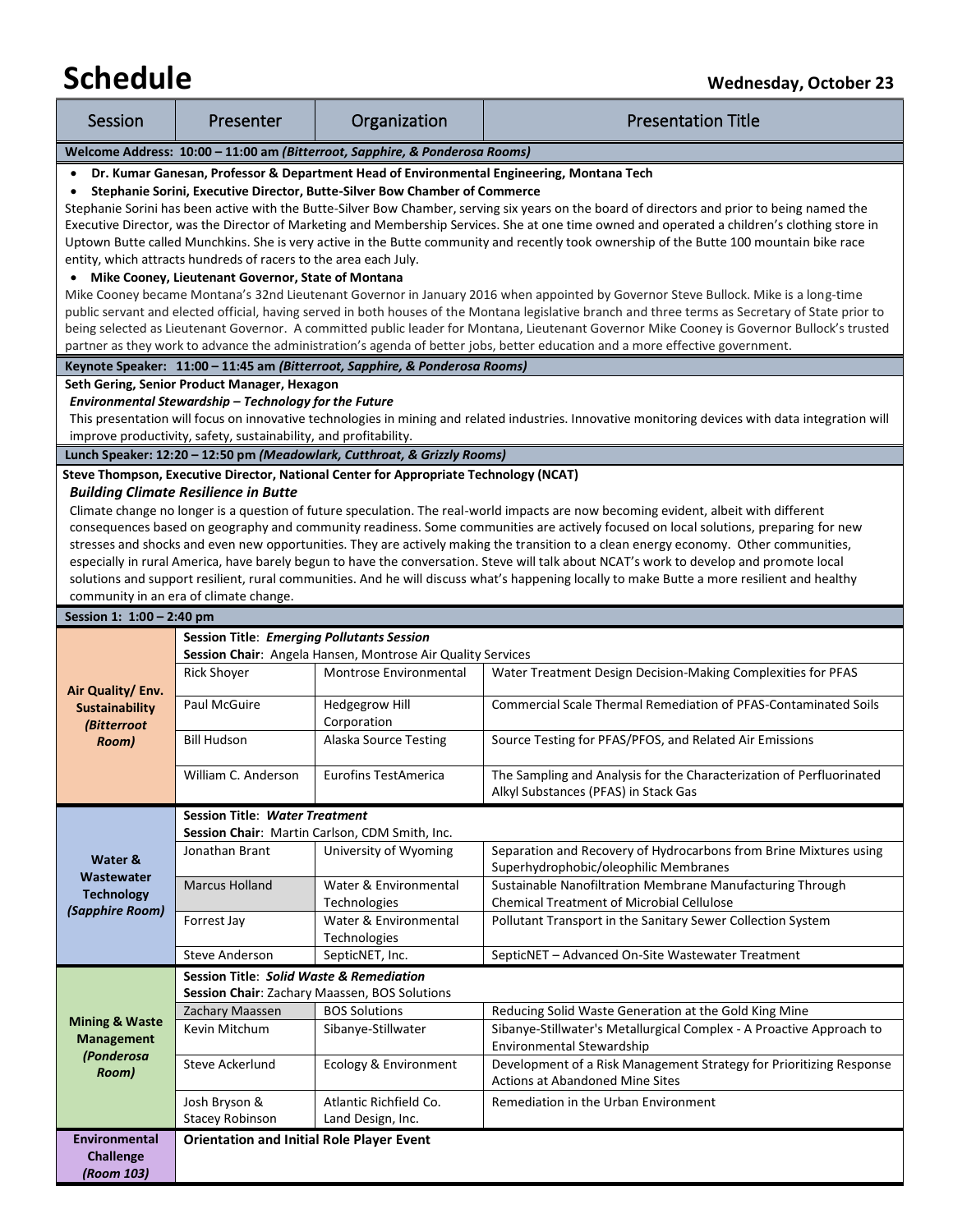| Session 2: 3:00 - 4:40 pm                                                                                              |                                                                                                                        |                                                                 |                                                                                                                              |  |
|------------------------------------------------------------------------------------------------------------------------|------------------------------------------------------------------------------------------------------------------------|-----------------------------------------------------------------|------------------------------------------------------------------------------------------------------------------------------|--|
|                                                                                                                        | Session Title: CO <sub>2</sub> Capture & Environmental Sustainability<br>Session Chair: Cal Loomis, Air Research Group |                                                                 |                                                                                                                              |  |
| Air Quality/ Env.                                                                                                      | Cal Loomis                                                                                                             | Air Research Group                                              | Green House Gases CO2 Capture on Small Utility Boilers, Is it Worth It?                                                      |  |
| Sustainability                                                                                                         | Mark Milner                                                                                                            | Hemmera                                                         | Provincial Highway Transportation Health Impact Assessment (Air,                                                             |  |
| (Bitterroot                                                                                                            |                                                                                                                        |                                                                 | Noise, Safety and Walkability)                                                                                               |  |
| Room)                                                                                                                  | J.R. Giska                                                                                                             | Oregon DEQ                                                      | Cleaner Air Oregon Implementation: Challenges and Opportunities                                                              |  |
|                                                                                                                        | Annika Wallendahl                                                                                                      | Sound Earth Strategies                                          | Comparison of tBACT Requirements for Abrasive Blasting Units across                                                          |  |
|                                                                                                                        |                                                                                                                        |                                                                 | <b>Washington State</b>                                                                                                      |  |
|                                                                                                                        | <b>Keynote Speaker:</b>                                                                                                |                                                                 |                                                                                                                              |  |
|                                                                                                                        | $\bullet$                                                                                                              | Pedro Marques, Executive Director, Big Hole Watershed Committee |                                                                                                                              |  |
| Water &                                                                                                                |                                                                                                                        |                                                                 | Management and innovation in wastewater, reclamation and air quality requires highly technical, specific expertise           |  |
| Wastewater                                                                                                             |                                                                                                                        |                                                                 | exemplified in the talks during this conference. So what is a small, community-based non-profit organization doing leading a |  |
| <b>Technology</b>                                                                                                      |                                                                                                                        |                                                                 | major Superfund project on steep slopes in Anaconda? The Big Hole Watershed Committee has delivered nearly \$2 million       |  |
| (Sapphire Room)                                                                                                        |                                                                                                                        |                                                                 | worth of on-the-ground restoration in the past 4 years using a blend of hard and soft techniques, call it "Ecological        |  |
|                                                                                                                        |                                                                                                                        |                                                                 | Engineering", that includes everything from hand labor to high-tech UAS systems. This multimedia talk will highlight the     |  |
|                                                                                                                        |                                                                                                                        |                                                                 | unique benefits of working within a watershed approach and in diverse partnerships that cross disciplines and re-purpose     |  |
| technologies to deliver measurable ecological results for sediment reduction, water storage and ecological resilience. |                                                                                                                        |                                                                 |                                                                                                                              |  |
|                                                                                                                        | Session Title: Successful Trust-led Site Management, Innovative Characterization, and Site Cleanup                     |                                                                 |                                                                                                                              |  |
|                                                                                                                        |                                                                                                                        | Session Chair: Joel Gerhart, Pioneer Technical Services         |                                                                                                                              |  |
| <b>Mining &amp; Waste</b>                                                                                              | Lars Peterson                                                                                                          | <b>Greenfield Environmental</b>                                 | Trust Led Site Management and Cleanup and Investigation Strategy                                                             |  |
| <b>Management</b>                                                                                                      |                                                                                                                        | <b>Multistate Trust</b>                                         |                                                                                                                              |  |
| (Ponderosa                                                                                                             | <b>Thomas Brown</b>                                                                                                    | <b>Pioneer Technical Services</b>                               | Site Demolition and Time Critical Removal of an Abandoned 10-Acre                                                            |  |
| Room)                                                                                                                  |                                                                                                                        |                                                                 | Process Liquid Waste Impoundment and Buried Site Wastes                                                                      |  |
|                                                                                                                        | Nick Tucci                                                                                                             | Haley & Aldrich                                                 | Expedited Remedial Investigation: A High-Resolution, Data-Driven Site                                                        |  |
|                                                                                                                        |                                                                                                                        |                                                                 | Characterization Using Innovative Technologies                                                                               |  |
| <b>Environmental</b>                                                                                                   | <b>Orientation and Initial Role Player Event</b>                                                                       |                                                                 |                                                                                                                              |  |
| <b>Challenge</b>                                                                                                       |                                                                                                                        |                                                                 |                                                                                                                              |  |
| (Room 103)                                                                                                             |                                                                                                                        |                                                                 |                                                                                                                              |  |

#### **Key:**

| Young               |                |
|---------------------|----------------|
| <b>Professional</b> | <b>Student</b> |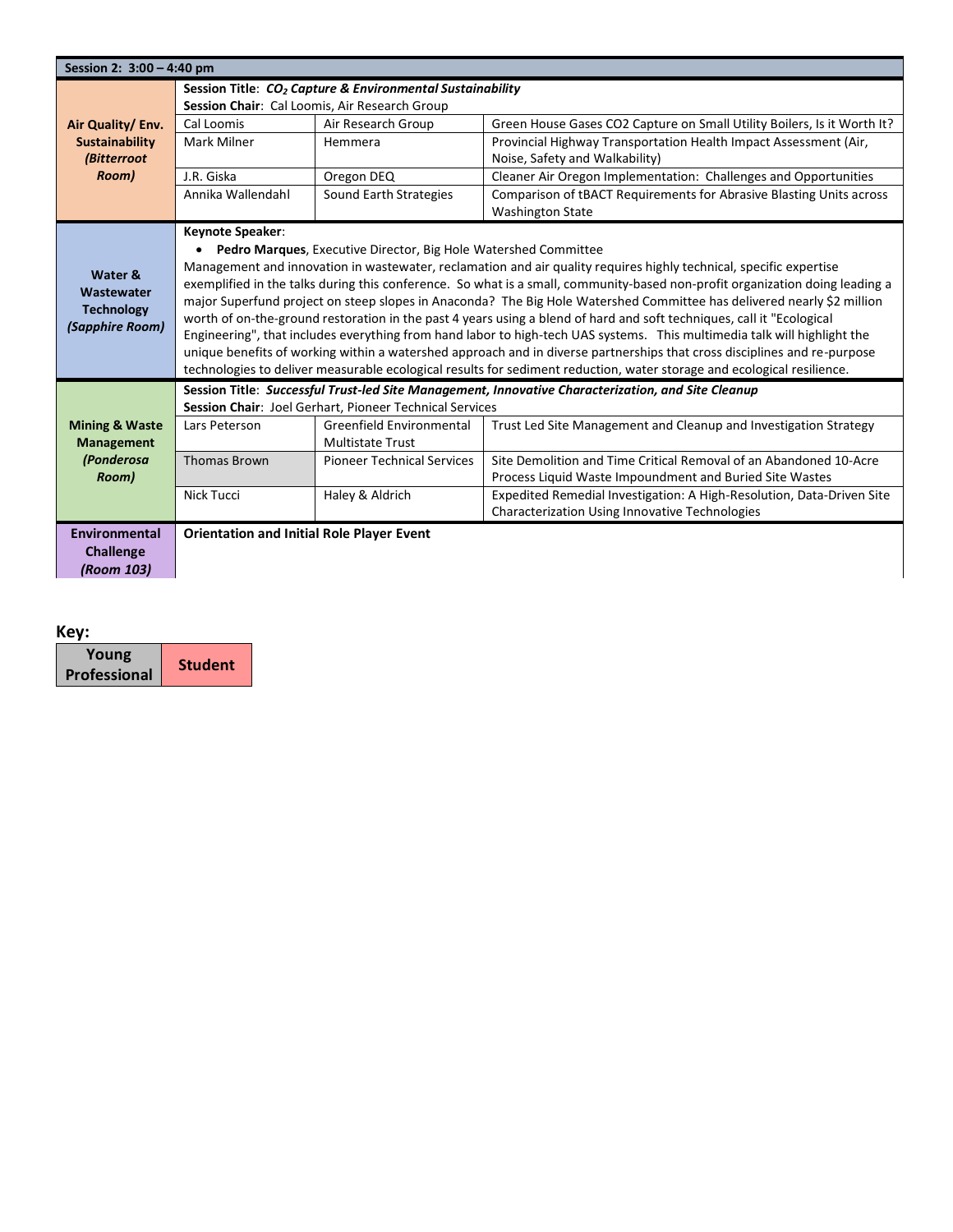## **Schedule Thursday, October 24**

| Session                                                           | Presenter                                        | Organization                                                                                       | <b>Presentation Title</b>                                                                                                                                                                                                                    |  |
|-------------------------------------------------------------------|--------------------------------------------------|----------------------------------------------------------------------------------------------------|----------------------------------------------------------------------------------------------------------------------------------------------------------------------------------------------------------------------------------------------|--|
| Session 3: 8:30 - 10:10 am                                        |                                                  |                                                                                                    |                                                                                                                                                                                                                                              |  |
|                                                                   |                                                  | <b>Session Title: Environmental Management</b>                                                     |                                                                                                                                                                                                                                              |  |
|                                                                   |                                                  | Session Chair: Judy Aasland, CleanAir Engineering, Inc.                                            |                                                                                                                                                                                                                                              |  |
|                                                                   | Mike Rawitch                                     | Ramboll                                                                                            | Leveraging Earth Observation Data and Artificial Intelligence to<br>Improve Site Characterization                                                                                                                                            |  |
| Air Quality/ Env.<br><b>Sustainability</b>                        | Zach Klotovich                                   | Idaho DEQ                                                                                          | Experiences with Low Emission Rate Particulate Matter Tests in Idaho                                                                                                                                                                         |  |
| (Bitterroot Room)                                                 | <b>Judy Aasland</b>                              | CleanAir Engineering, Inc.                                                                         | Smarter Data: The Future of Proactive Environmental Management &                                                                                                                                                                             |  |
|                                                                   |                                                  |                                                                                                    | Reporting                                                                                                                                                                                                                                    |  |
|                                                                   | Krista Kinsey                                    | J.R. Simplot                                                                                       | The California Greenhouse Gas Cap-and-Trade Program - A Nitric Acid<br>Facility's Adventure                                                                                                                                                  |  |
|                                                                   | <b>Keynote Speakers:</b>                         |                                                                                                    |                                                                                                                                                                                                                                              |  |
| Water &                                                           |                                                  |                                                                                                    | Dr. Manish Kumar, Associate Professor of Environmental Engineering, University of Texas at Austin                                                                                                                                            |  |
| Wastewater                                                        |                                                  |                                                                                                    | Dr. Katherine Zodrow, Assistant Professor of Environmental Engineering, Montana Tech                                                                                                                                                         |  |
| <b>Technology/Mining</b><br>& Waste                               |                                                  |                                                                                                    | Membranes are the fastest growing platform for water purification, wastewater reuse, and desalination. Synthetic<br>membranes trade off selectivity and permeability: a higher-permeability membrane has a lower ability to separate solutes |  |
| <b>Management</b>                                                 |                                                  |                                                                                                    | from solution or from each other. A strategy to produce high permeability membranes with high selectivity is to copy                                                                                                                         |  |
| (Sapphire Room)                                                   |                                                  |                                                                                                    | nature. Manish and Katherine will discuss bioinspired ideas for synthesizing an ideal membrane based on biological protein                                                                                                                   |  |
|                                                                   |                                                  | channels and artificial channels that mimic their structure.                                       |                                                                                                                                                                                                                                              |  |
|                                                                   |                                                  | Session Title: Policy Changes in Air Permitting<br>Session Chair: Doug Hardesty, US EPA, Region 10 |                                                                                                                                                                                                                                              |  |
|                                                                   | Doug Hardesty                                    | US EPA, Region 10                                                                                  | Air Permitting Policy Changes                                                                                                                                                                                                                |  |
| <b>Air Permitting</b>                                             | Doug Hardesty                                    | US EPA, Region 10                                                                                  | Air Permitting Kiln Emission Factors                                                                                                                                                                                                         |  |
| (Ponderosa Room)                                                  | <b>Beth Fifield</b>                              | Spring Environmental, Inc.                                                                         | Ghosts and Goblins are Popping Up in EPA's Minor Source General                                                                                                                                                                              |  |
|                                                                   | Hodgson                                          |                                                                                                    | Permits                                                                                                                                                                                                                                      |  |
|                                                                   | Doug Hardesty                                    | US EPA, Region 10                                                                                  | Air Permitting for a New Lumber Kiln                                                                                                                                                                                                         |  |
| Session 4: 10:30 am - 12:10 pm                                    |                                                  |                                                                                                    |                                                                                                                                                                                                                                              |  |
|                                                                   | Session Title: Air Quality & Permitting          |                                                                                                    |                                                                                                                                                                                                                                              |  |
|                                                                   | <b>Madeline Camp</b>                             | Session Chair: Tanya Wenzel, SLR International Corp.<br>Puget Sound Clean Air                      | Cocoa Bean Roasting: A Permitting Case Study                                                                                                                                                                                                 |  |
| Air Quality/ Env.                                                 |                                                  | Agency                                                                                             |                                                                                                                                                                                                                                              |  |
| <b>Sustainability</b><br>(Bitterroot Room)                        | <b>Brian Renninger</b>                           | Puget Sound Clean Air<br>Agency                                                                    | 3D Printing: Air Emissions and Air Permitting Concerns                                                                                                                                                                                       |  |
|                                                                   | Erica Shuhler                                    | Bison Engineering, Inc.                                                                            | Subpart 6J - Area Source Boiler MACT: Group Therapy                                                                                                                                                                                          |  |
|                                                                   | Whitney Jurenic                                  | Montana DEO                                                                                        | Upstream Oil and Gas: An Air Quality Regulator's View                                                                                                                                                                                        |  |
| Session Title: Electrokinetic Remediation & Nano-scale Adsorbents |                                                  |                                                                                                    |                                                                                                                                                                                                                                              |  |
|                                                                   | <b>Tim Driscoll</b>                              | Session Chair: Stephen Coe, Water & Environmental Technologies<br>Montana Tech                     | Enhancing the Efficiency of Electrokinetic Remediation Through the                                                                                                                                                                           |  |
| Water &                                                           |                                                  |                                                                                                    | Use of Complexing Agents                                                                                                                                                                                                                     |  |
| Wastewater<br><b>Technology</b><br>(Sapphire Room)                | Dave Hutchins                                    | Montana Tech                                                                                       | Efficient Magnetic Capture of Nano-scale Particles and Composite<br>Adsorbents                                                                                                                                                               |  |
|                                                                   | Caleb Lockyer                                    | Student - Montana Tech                                                                             | Investigation of Spatial and Temporal Distributions of Metals in A<br>Stormwater Retention Pond After Storm Events                                                                                                                           |  |
|                                                                   | Zachary Maassen                                  | <b>BOS Solutions</b>                                                                               | Las Vegas Convention Center Expansion Foundation Installation                                                                                                                                                                                |  |
|                                                                   |                                                  | <b>Session Title: Tailings Removal &amp; Challenges</b>                                            |                                                                                                                                                                                                                                              |  |
|                                                                   | Session Chair: Cody Lechleitner, CDM Smith, Inc. |                                                                                                    |                                                                                                                                                                                                                                              |  |
|                                                                   | Josh Vincent                                     | Water & Environmental                                                                              | Parrot Tailings Removal - Digging Up History                                                                                                                                                                                                 |  |
| <b>Mining &amp; Waste</b><br><b>Management</b>                    |                                                  | Technologies<br>Montana Tech                                                                       | Ecological Restoration after Reclamation in Butte, Montana                                                                                                                                                                                   |  |
| (Ponderosa Room)                                                  | Robert Pal                                       |                                                                                                    |                                                                                                                                                                                                                                              |  |
|                                                                   |                                                  |                                                                                                    |                                                                                                                                                                                                                                              |  |
|                                                                   | <b>Matt Vincent</b>                              | <b>Rampart Solutions</b>                                                                           | From Ground Zero to Full Speed Ahead: Butte, MT's ongoing story of                                                                                                                                                                           |  |
|                                                                   |                                                  |                                                                                                    | Natural Resource Extraction, Environmental Restoration &<br>Stewardship                                                                                                                                                                      |  |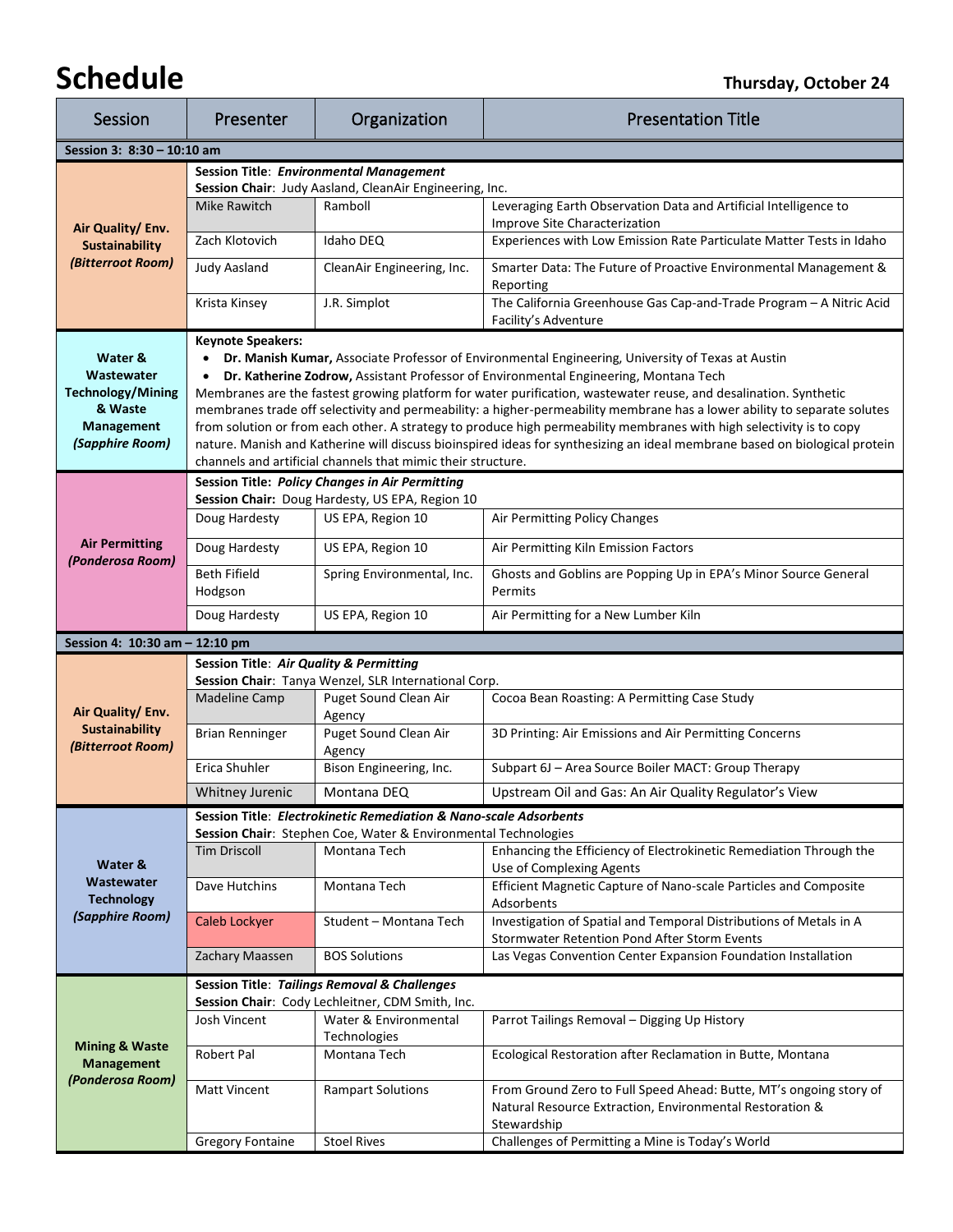| Environmental<br><b>Challenge</b><br>(Room 103)                                                                                       | <b>Final Presentations</b>                                       |                                                                                                         |                                                                                                                                                               |
|---------------------------------------------------------------------------------------------------------------------------------------|------------------------------------------------------------------|---------------------------------------------------------------------------------------------------------|---------------------------------------------------------------------------------------------------------------------------------------------------------------|
| Session 5: 1:20 - 2:35 pm                                                                                                             |                                                                  |                                                                                                         |                                                                                                                                                               |
|                                                                                                                                       | <b>Session Title: Community Monitoring</b>                       | Session Chair: Kristina Schafer, QTSI, Montrose                                                         |                                                                                                                                                               |
| Air Quality/ Env.<br><b>Sustainability</b>                                                                                            | Isha Khanna                                                      | Puget Sound Clean Air<br>Agency                                                                         | Community Air Monitoring in the Puget Sound Region                                                                                                            |
| (Bitterroot Room)                                                                                                                     | <b>Mitchell Brourman</b>                                         | <b>Field Environmental</b><br>Instruments                                                               | Facility Monitoring System with Community Access, Campfire, CA                                                                                                |
|                                                                                                                                       | Pat Clark                                                        | Montrose Air Quality                                                                                    | Study of Two Different, Low-cost Sensor's Accuracy                                                                                                            |
| <b>Session Title: Regulatory Programs &amp; Education</b><br>Water &<br>Session Chair: Bill Henne, Water & Environmental Technologies |                                                                  |                                                                                                         |                                                                                                                                                               |
| Wastewater<br><b>Technology</b>                                                                                                       | Paul Conrad                                                      | Montana Tech                                                                                            | Developing Trees Tolerant to Degraded Mine Soils in Butte                                                                                                     |
| (Sapphire Room)                                                                                                                       | Evan Norman                                                      | Student - Montana Tech                                                                                  | Quantifying Low-Impact Stream Restoration in Headwater Regions                                                                                                |
|                                                                                                                                       |                                                                  | Session Title: Waste Management at Bunker Hill<br>Session Chair: Amy Peccia, Maul Foster & Alongi, Inc. |                                                                                                                                                               |
| <b>Mining &amp; Waste</b>                                                                                                             | Karen Helfrich                                                   | <b>Pioneer Technical Services</b>                                                                       | Diesel Emissions Reduction Implementation Plan for the Bunker Hill<br>Mining and Metallurgical Superfund Site                                                 |
| <b>Management</b><br>(Ponderosa Room)                                                                                                 | Alan Hughes                                                      | Maul Foster & Alongi, Inc.                                                                              | Waste Management at the Bunker Hill Superfund Site                                                                                                            |
|                                                                                                                                       | <b>Martin Carlson</b>                                            | CDM Smith, Inc.                                                                                         | Canyon Creek Repository Design and Construction; Challenges with a<br>Previous Removal Action and Incorporating Adaptive Management<br>During Remedial Design |
| Panel Session: Beneficial Use of Remediated Superfund Sites in Butte, Montana                                                         |                                                                  |                                                                                                         |                                                                                                                                                               |
|                                                                                                                                       | Panel Moderator: John McKee, Headframes Spirits                  |                                                                                                         |                                                                                                                                                               |
| <b>Sustainability</b>                                                                                                                 | John McKee, Headframe Spirits<br>$\bullet$                       |                                                                                                         |                                                                                                                                                               |
| (Room 108)                                                                                                                            | Joe Willauer, Butte Local Development Corporation<br>٠           |                                                                                                         |                                                                                                                                                               |
|                                                                                                                                       | Kristen Rosa, Butte-Silver Bow, TIFID Administrator<br>$\bullet$ |                                                                                                         |                                                                                                                                                               |
|                                                                                                                                       | Shanna Adams, HDR, Inc.                                          |                                                                                                         |                                                                                                                                                               |

| ۰.<br>× |  |
|---------|--|
|         |  |

| Young               | <b>Student</b> |
|---------------------|----------------|
| <b>Professional</b> |                |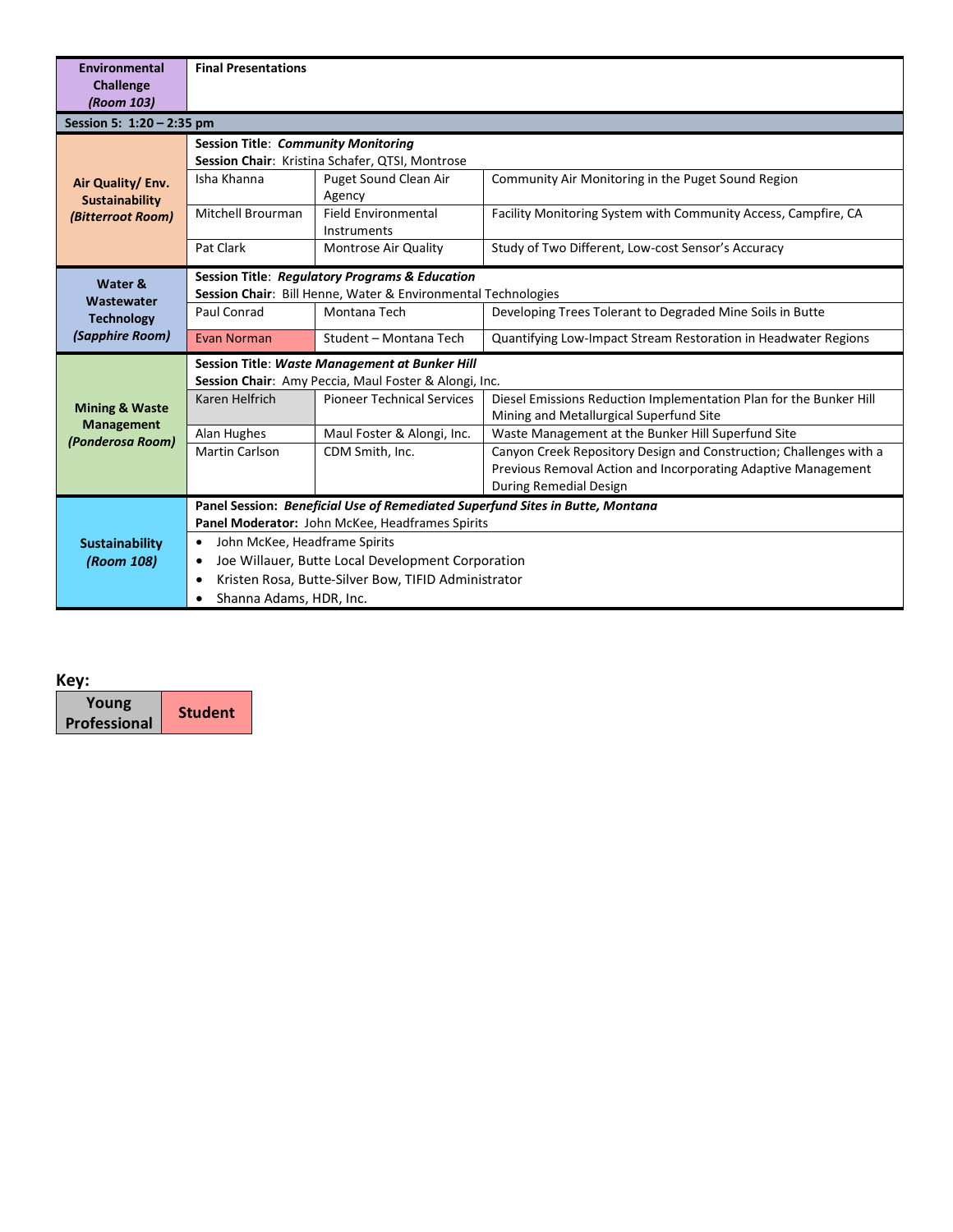## **Schedule Finally Schedule** *Friday, October 25*

| Session                                                                                                                      | Presenter                                                                                                                                                                                                                                                                                                                                                                                                                                                                                                                                                                                                                                                                                                           | Organization                                                                            | <b>Presentation Title</b>                                                                                                                        |  |
|------------------------------------------------------------------------------------------------------------------------------|---------------------------------------------------------------------------------------------------------------------------------------------------------------------------------------------------------------------------------------------------------------------------------------------------------------------------------------------------------------------------------------------------------------------------------------------------------------------------------------------------------------------------------------------------------------------------------------------------------------------------------------------------------------------------------------------------------------------|-----------------------------------------------------------------------------------------|--------------------------------------------------------------------------------------------------------------------------------------------------|--|
| Session 6: 8:30 - 10:10 am                                                                                                   |                                                                                                                                                                                                                                                                                                                                                                                                                                                                                                                                                                                                                                                                                                                     |                                                                                         |                                                                                                                                                  |  |
|                                                                                                                              | Session Title: AERMOD & Regional Haze<br>Session Chair: Luke Montrose, Boise State University                                                                                                                                                                                                                                                                                                                                                                                                                                                                                                                                                                                                                       |                                                                                         |                                                                                                                                                  |  |
| Air Quality/ Env.<br><b>Sustainability</b><br>(Bitterroot Room)                                                              | Sergio Guerra                                                                                                                                                                                                                                                                                                                                                                                                                                                                                                                                                                                                                                                                                                       | <b>GHD</b>                                                                              | New Building Downwash Options in AERMOD                                                                                                          |  |
|                                                                                                                              | Stephen Nelson                                                                                                                                                                                                                                                                                                                                                                                                                                                                                                                                                                                                                                                                                                      | Coal Creek                                                                              | Differences in AERMOD Results Using BPIP-PRIME and EBD<br>Downwash Parameters                                                                    |  |
|                                                                                                                              | Debbie Skibicki                                                                                                                                                                                                                                                                                                                                                                                                                                                                                                                                                                                                                                                                                                     | Bison Engineering, Inc.                                                                 | The Changing Look of Regional Haze Progress - Reducing Visibility<br>Impacts Now vs Future                                                       |  |
|                                                                                                                              | Kyle Heitkamp                                                                                                                                                                                                                                                                                                                                                                                                                                                                                                                                                                                                                                                                                                       | Ramboll                                                                                 | Current Round of Regional Haze Rule Updates                                                                                                      |  |
| Water &<br>Wastewater<br><b>Technology/Minin</b><br>g & Waste<br><b>Management</b><br>(Sapphire &<br><b>Ponderosa Rooms)</b> | <b>Keynote Speaker:</b><br><b>Eric Jacobsen</b> , Senior Vice President of Operations, Extraction Oil & Gas (8:30 - 9:20 am)<br>An Innovative and Responsible Approach to Colorado Natural Gas & Oil Development<br>This presentation will convey key elements and outcomes of Extraction's Broomfield Development Plan as a case study to<br>explore the best practices necessary to economically and successfully develop important natural gas and oil resources<br>while protecting public health and the environment. Extraction has taken on and met the challenge of satisfying<br>stakeholder concerns by designing and executing the most thoughtful and innovative energy development plan in<br>America. |                                                                                         |                                                                                                                                                  |  |
|                                                                                                                              | Session Chair: Sergio Guerra, GHD                                                                                                                                                                                                                                                                                                                                                                                                                                                                                                                                                                                                                                                                                   | Session Title: Environment: Waterfowl and Salmon (9:20 - 10:10 am)                      |                                                                                                                                                  |  |
| Water &<br>Wastewater                                                                                                        | Stella Capoccia                                                                                                                                                                                                                                                                                                                                                                                                                                                                                                                                                                                                                                                                                                     | Montana Tech                                                                            | Biology of Waterfowl at the Berkeley Pit; Designing a Protection                                                                                 |  |
| <b>Technology</b>                                                                                                            |                                                                                                                                                                                                                                                                                                                                                                                                                                                                                                                                                                                                                                                                                                                     |                                                                                         | Plan for Species Diversity                                                                                                                       |  |
| (Sapphire Room)                                                                                                              | Laurie Battle                                                                                                                                                                                                                                                                                                                                                                                                                                                                                                                                                                                                                                                                                                       | Montana Tech                                                                            | Modeling the Impact of Dam Removal on the Formosan Landlocked<br>Salmon in The Context of Climate Change                                         |  |
|                                                                                                                              | Session Title: Reclamation (9:20 - 10:10 am)                                                                                                                                                                                                                                                                                                                                                                                                                                                                                                                                                                                                                                                                        | Session Chair: Marty Bennett, Pioneer Technical Services                                |                                                                                                                                                  |  |
| <b>Mining &amp; Waste</b>                                                                                                    | Colette LeMieux                                                                                                                                                                                                                                                                                                                                                                                                                                                                                                                                                                                                                                                                                                     | <b>Pioneer Technical</b>                                                                | Constructing Erosion Control Practices in Steep and Remote Areas,                                                                                |  |
| <b>Management</b><br>(Ponderosa Room)                                                                                        |                                                                                                                                                                                                                                                                                                                                                                                                                                                                                                                                                                                                                                                                                                                     | Services                                                                                | Steep Slope Reclamation within the Anaconda Uplands                                                                                              |  |
|                                                                                                                              | Nate Hagen                                                                                                                                                                                                                                                                                                                                                                                                                                                                                                                                                                                                                                                                                                          | Pioneer Technical<br>Services                                                           | Upper Blackfoot Mining Complex, Lewis and Clark County, Montana                                                                                  |  |
|                                                                                                                              | <b>Session Title: Environmental Policy</b>                                                                                                                                                                                                                                                                                                                                                                                                                                                                                                                                                                                                                                                                          |                                                                                         |                                                                                                                                                  |  |
|                                                                                                                              | Ryan O'Larey &                                                                                                                                                                                                                                                                                                                                                                                                                                                                                                                                                                                                                                                                                                      | Session Chair: Jeff Chaffee, Bison Engineering, Inc.<br><b>BP Cherry Point Refinery</b> | OGI-Based Leak Detection: A Tale of Two Perspectives                                                                                             |  |
| Policy &                                                                                                                     | Robyn Jones (Robyn<br>is YP)                                                                                                                                                                                                                                                                                                                                                                                                                                                                                                                                                                                                                                                                                        | NW Clean Air Agency                                                                     |                                                                                                                                                  |  |
| <b>Regulation</b><br>(Room 103)                                                                                              | Steve Ackerlund                                                                                                                                                                                                                                                                                                                                                                                                                                                                                                                                                                                                                                                                                                     | Ecology & Environment                                                                   | The Impact of Robust Public Participation in a 30-year Commitment<br>to Scientifically Assess Superfund Health Outcomes in Butte, MT             |  |
|                                                                                                                              | Neil Westesen                                                                                                                                                                                                                                                                                                                                                                                                                                                                                                                                                                                                                                                                                                       | Crowley & Fleck                                                                         | No Good Deed Goes Unpunished: The Story of the Sunnyside Mine                                                                                    |  |
|                                                                                                                              | Jeff Chaffee                                                                                                                                                                                                                                                                                                                                                                                                                                                                                                                                                                                                                                                                                                        | Bison Engineering, Inc.                                                                 | The Decline of Montana's Natural Resource Industries,<br>Environmental Benefits vs. Economic Costs?                                              |  |
|                                                                                                                              | <b>Session Title: Student Research</b>                                                                                                                                                                                                                                                                                                                                                                                                                                                                                                                                                                                                                                                                              |                                                                                         |                                                                                                                                                  |  |
|                                                                                                                              | Session Chair: Dave Hutchins, Montana Tech<br><b>Anna Nugent</b>                                                                                                                                                                                                                                                                                                                                                                                                                                                                                                                                                                                                                                                    | Student - Montana Tech                                                                  | Host Mediated Rhizobiome Engineering to Develop Locally Adapted                                                                                  |  |
| <b>Student Research</b><br>(Room 108)                                                                                        |                                                                                                                                                                                                                                                                                                                                                                                                                                                                                                                                                                                                                                                                                                                     |                                                                                         | Soil Microbial Inocula                                                                                                                           |  |
|                                                                                                                              | <b>Jesse Bunker</b>                                                                                                                                                                                                                                                                                                                                                                                                                                                                                                                                                                                                                                                                                                 | Student - Montana Tech                                                                  | Modeling Rivers with Remote Sensing and Temperature Profiles:<br>Potential for Application in Contaminant Transport                              |  |
|                                                                                                                              | <b>Loran Brooks</b>                                                                                                                                                                                                                                                                                                                                                                                                                                                                                                                                                                                                                                                                                                 | Student - Montana Tech                                                                  | Feasibility Study for Mine Waste Impacted Grove Gulch, Butte, MT                                                                                 |  |
| Session 7: 10:30 - 12:10 pm                                                                                                  |                                                                                                                                                                                                                                                                                                                                                                                                                                                                                                                                                                                                                                                                                                                     |                                                                                         |                                                                                                                                                  |  |
| Session Title: Community Air Quality                                                                                         |                                                                                                                                                                                                                                                                                                                                                                                                                                                                                                                                                                                                                                                                                                                     |                                                                                         |                                                                                                                                                  |  |
|                                                                                                                              | Session Chair: Stephen Nelson, Coal Creek<br>Chris Kitchen                                                                                                                                                                                                                                                                                                                                                                                                                                                                                                                                                                                                                                                          | Sound Earth Strategies                                                                  | Safety as a Driver for Indoor Air Quality                                                                                                        |  |
|                                                                                                                              | Katheryn Kolesar                                                                                                                                                                                                                                                                                                                                                                                                                                                                                                                                                                                                                                                                                                    | Air Sciences, Inc.                                                                      | Giving Deserts their Just Deserts - Improving Characterizations of                                                                               |  |
| Air Quality/ Env.<br><b>Sustainability</b>                                                                                   | Maarten Schrueder                                                                                                                                                                                                                                                                                                                                                                                                                                                                                                                                                                                                                                                                                                   | Air Sciences, Inc.                                                                      | <b>Desert Emissions</b><br>Approaches to Improve Estimates of Fugitive PM10 Emissions from                                                       |  |
| (Bitterroot Room)                                                                                                            |                                                                                                                                                                                                                                                                                                                                                                                                                                                                                                                                                                                                                                                                                                                     |                                                                                         | Open Area Sources in Support of Developing Emissions Inventories<br>in Arid Environments                                                         |  |
|                                                                                                                              | Luke Montrose                                                                                                                                                                                                                                                                                                                                                                                                                                                                                                                                                                                                                                                                                                       | <b>Boise State University</b>                                                           | A Study Design Concept to Assess the Utility and Durability of<br>Wearable Real-time Particulate Monitors for use among Wildland<br>Firefighters |  |